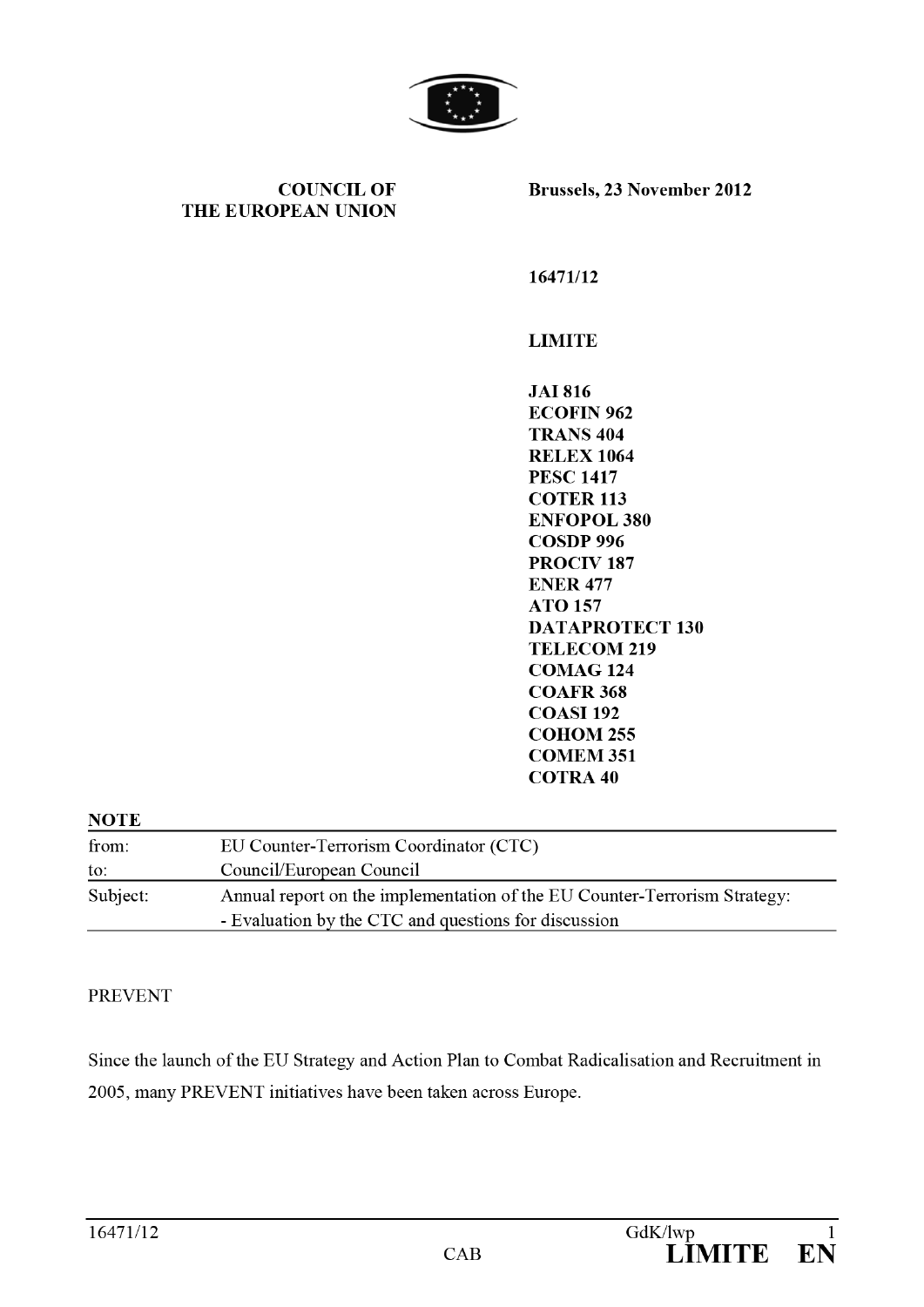The EU Strategy and Action Plan have offered a valuable framework for Member States (MS) to draft their own PREVENT strategies and share information about national policies and responses. In 2007, I asked a number of MS to develop their thinking on a particular strand of work in the field of prevent. 6 MS accepted this challenge and their efforts resulted in 6 works streams. These generated many new ideas and projects (such as the community policing project COPPRA, deradicalisation initiatives for young people, Check the Web, etc.) which inspired other MS to develop similar initiatives. Some of them also received follow-up in a wider EU context. I very much welcome any ideas for new work streams.

Over the past years, the EU's thinking on PREVENT has evolved considerably, not only because of new experiences and insights into the complex phenomenon of radicalisation, but also because of the evolving nature of the threat. New threats stemming from lone actor terrorism or the continuous flow of European citizens or residents, the so-called 'foreign fighters', travelling abroad to seek training or to fight, pose huge challenges in terms of preventing radicalisation. They have triggered questions as to whether our current strategies for tackling radicalisation and recruitment are still valid or whether new aspects need to be added to make them more effective. In this respect, I believe that it would be useful to revise both the EU Strategy on Radicalisation and Recruitment and the Media Communication Strategy to bring them more into line with our current thinking. Today, most of our PREVENT work is based on the belief that radicalisation can best be contained at a level closest to the most vulnerable individuals. That is also why the EU and its MS fully recognise that the challenge of countering radicalisation will not be met by governments working alone, but by collaboration with communities, diasporas, civil society, non-governmental organisations, the private sector and frontline workers. Many of these actors are in contact with vulnerable individuals on a daily basis, and hence are well placed to inform policy-makers of the most appropriate policy responses. In order to benefit from this knowledge, Commissioner Malmström last year inaugurated the [Radicalisation Awareness Network \(RAN\).](http://ec.europa.eu/dgs/home-affairs/what-is-new/news/news/2011/20110909_en.htm) The results of this network will be presented during a high-level symposium in January 2013.

In conclusion, I believe that in recent years the EU and its MS have made huge efforts to counter radicalisation and recruitment and all forms of violent extremism. Key to success, however, is to sustain the effort. This will require patience, a long time horizon and above all strong political will.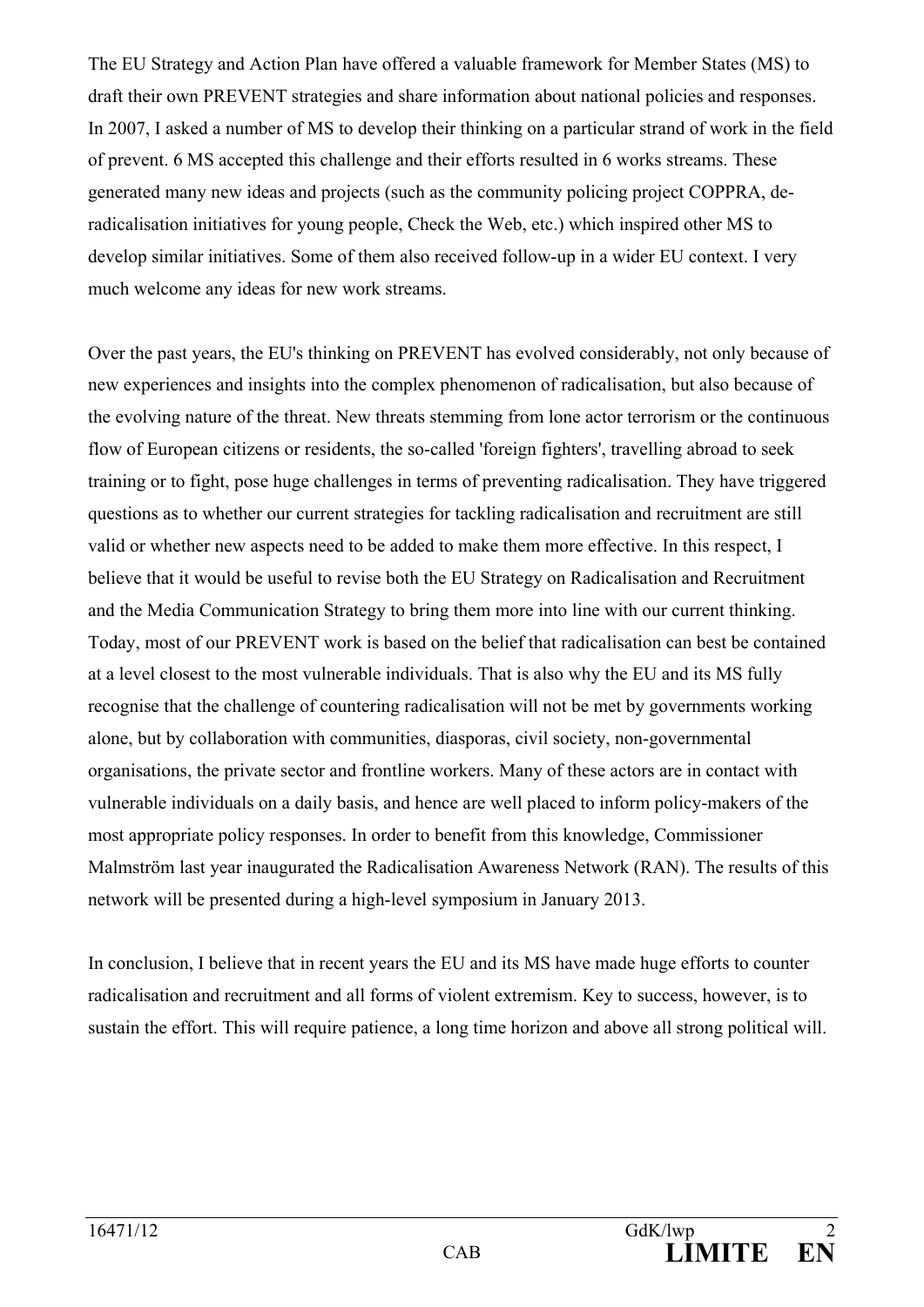#### PROTECT

The EU has continued its activities through FRONTEX and other instruments to improve border security while ensuring the free movement of citizens. The EU is still facing the problem of travel movements by foreign fighters and would-be jihadists leaving for or returning from hot spots such as the Afghanistan/Pakistan border area and other regions such as Yemen, Somalia, Syria, Libya and the Sahel. As the terrorist threat is evolving, the structures of terrorist networks are getting more difficult to detect and the threat from lone actors is increasing, we have to make full use of existing instruments and connect the dots better. PNR and other relevant data have to be used in an appropriate and proportionate manner. Proposals made in the past such as better EU-US cooperation, or joint analysis by Frontex/Europol should be followed up; steady implementation of the instruments already agreed (SIS II, VIS etc.) is necessary.

The Commission in cooperation with the Member States has undertaken an assessment of the Critical Infrastructure Protection (CIP) Directive. CIP remains a central element for any successful counter terrorism policy, but also faces challenges as to what to regulate at EU level and what at Member State level. The outcome of the evaluation has been diverse. Some Member States are hesitant about additional EU measures. Therefore a political agreement on how to move forward jointly is essential - in particular to address key challenges such as the protection of critical information infrastructure. In this regard I expect that the Commission Communication in 2013 will give guidance on how to move ahead and to stimulate a political debate on what the next steps should be.

The EU has reacted in an exemplary manner to threats against civil aviation. Excellent work has been done in the field of passenger and cargo security - through new legislation, risk assessment management and new area of cooperation among the different sectors (transport, law enforcement, customs, industry). This provides a model for other fields of public transport. As the most serious attacks after 9/11 on European soil have targeted land transport, further efforts are necessary and swift implementation of suggested measures is needed. In May 2012 the Commission presented further ideas in a staff working paper on transport security. These provide a good basis for stepping up activity in this field.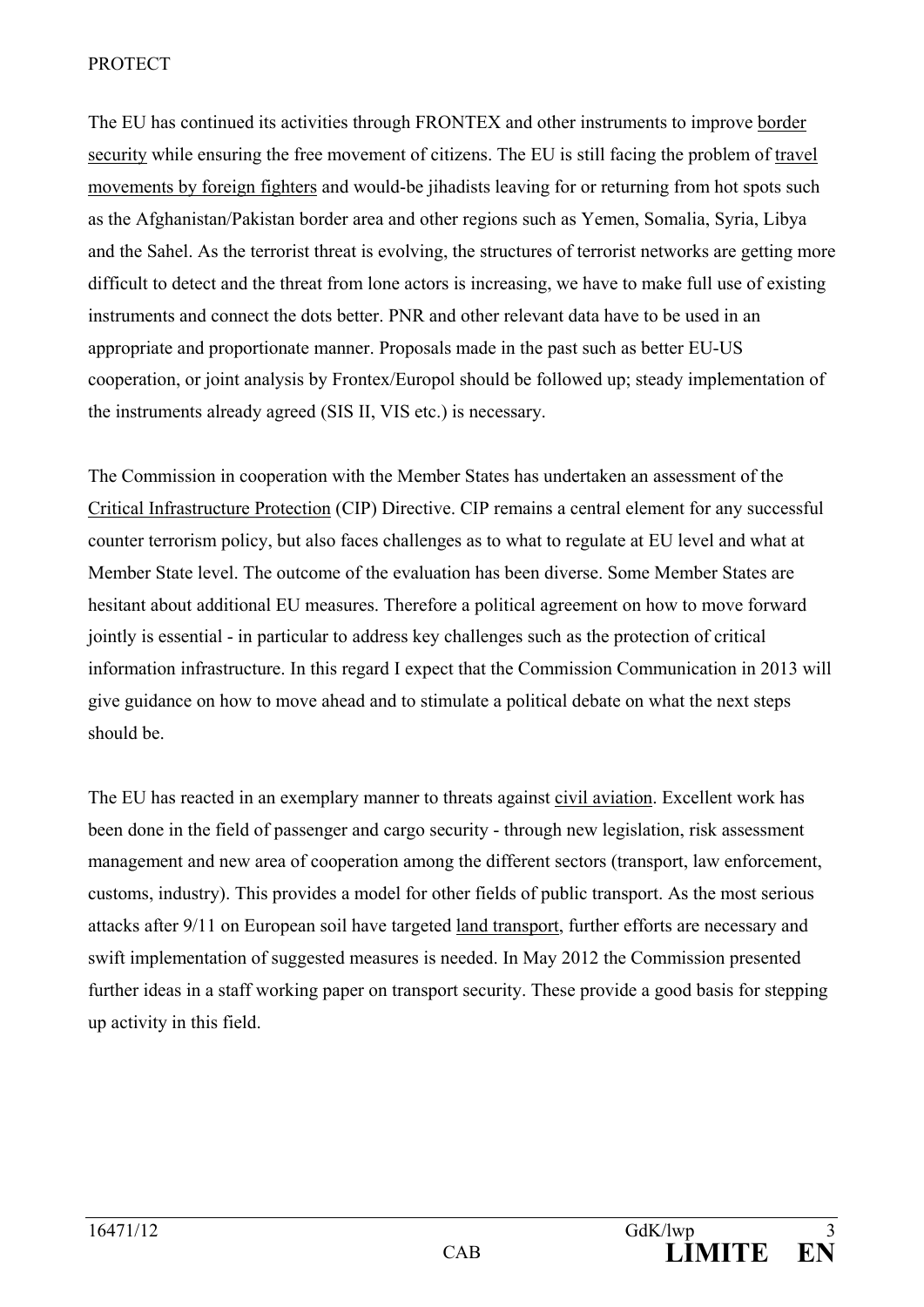In the area of the security of explosives and CBRN materials, the Commission is working towards a new CBRNE Agenda by streamlining, prioritising and creating synergies between the Action Plan on Enhancing the Security of Explosives and the CBRN Action Plan.

In the field of security-related research and security industrial policy the Commission has presented a communication on security industrial policy. This field creates a challenge for the JHA sector: we need better involvement of end users, increased use of pre-commercial procurements and better foresight on emerging technologies. The discussion on the budget for the new Framework Programme continues. We have to secure a level of funding at least similar to the final level planned in FP 7.

## PURSUE

Given the more diverse nature of the terrorist threat, collection and analysis of passenger name record and SWIFT data is a crucial tool to prevent terrorist attacks. I welcome the progress made with the creation of an EU system for collecting and processing Passenger Name Record (PNR) data, and I hope that the legislation can be adopted soon. I look forward to the upcoming impact assessment by the Commission on the Terrorist Financing Tracking System. I believe that the EU needs to move away from regarding data collection/data sharing and data protection as a zero sum game. I recommend discussing innovative approaches to privacy by design, which helps to integrate and address both privacy and security concerns early on, as for example pioneered by the Information and Privacy Commissioner of Ontario, Canada. The concept of Privacy by Design is included in the EU data protection reform proposals<sup>[1](#page-3-0)</sup> currently under discussion.

<span id="page-3-0"></span>In this context, I await the Commission's communication on the European Information Exchange Model (EIXM) to define an EU policy on information exchange that is well-tailored and proportionate to our needs but also innovative and adapted to the challenges.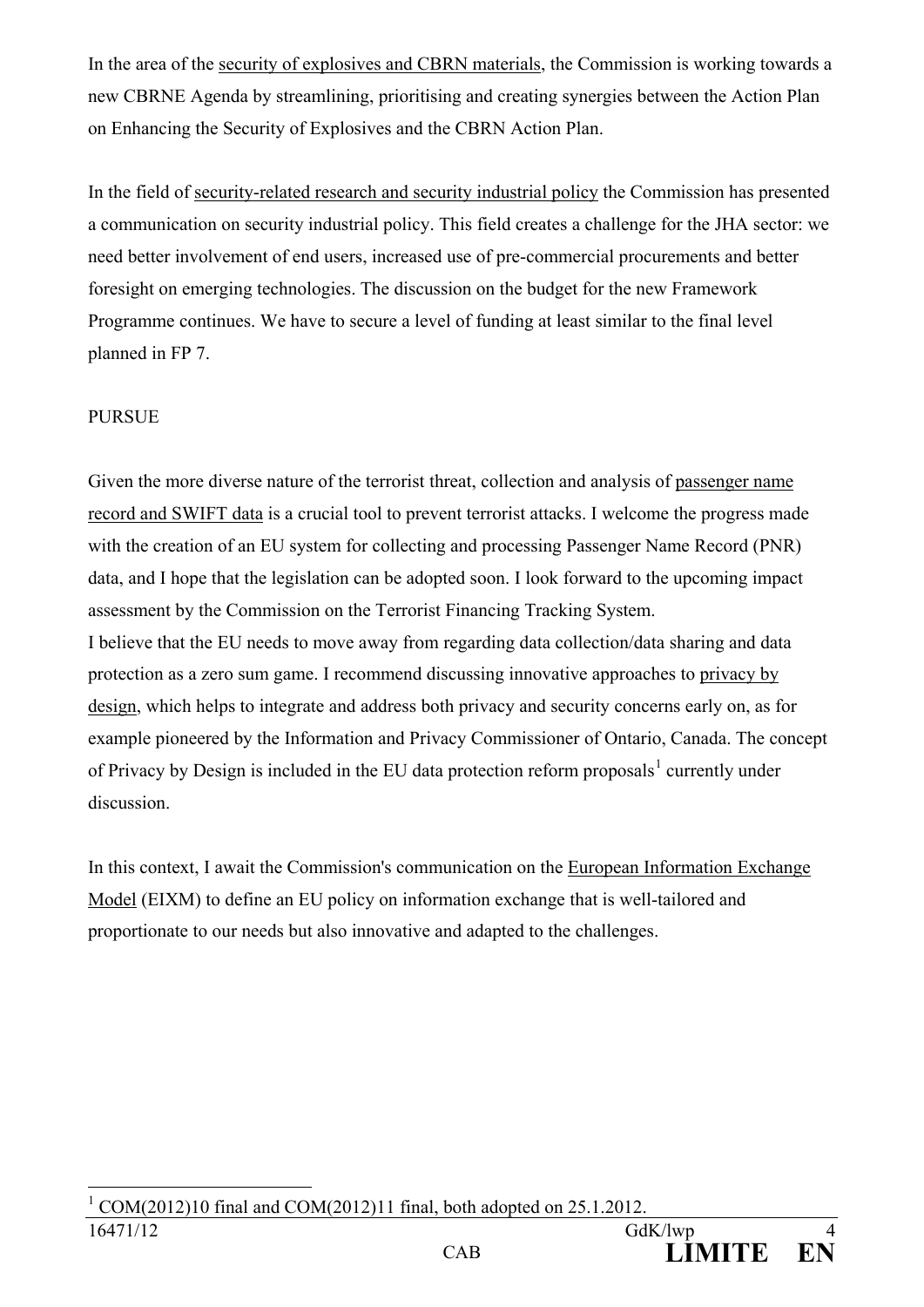The implementation of the CTC's recommendations regarding the judicial aspects of the fight against terrorism (13318/1/10 Rev 1) should be stepped up. The EU is promoting a criminal justice approach to the fight against terrorism and therefore has to deal with improving the judicial dimension as a priority, both by taking EU internal measures and by supporting and working more closely with third countries. However, counter-terrorism is often wrongly perceived as a task only for the Ministries of the Interior. Many third countries facing serious terrorism challenges have weak criminal justice systems, and hence they need support in improving their capacity to investigate and try terrorist suspects based on the rule of law and human rights. This aspect should be integrated into the EU's justice support projects. Internationally, the EU should try to provide more leadership on the judicial dimension and strive to ensure respect for human rights and the rule of law, including legislation implementing these rights at all levels. The Global Counter-Terrorism Forum's rule of law/criminal justice working group and the planned International Institute on Justice and the Rule of Law - Tunisia provide opportunities the EU should seize.

The creation of COSI should be an opportunity to step up the EU's work on counter-terrorism. COSI has already discussed counter-terrorism once, in the context of the fight against the PKK. In the future, it would be good if COSI could do this more often.

## RESPOND

The Commission and the High Representative of the Union for Foreign Affairs and Security Policy have indicated that the draft Decision implementing Art. 222 TFEU (Solidarity Clause) will be issued soon, which is very much welcome.

The new Crisis Coordination Arrangements (CCA) are currently under preparation in the Council. A well functioning mechanism is needed for the EU to react in the event of an internal or external crisis.

The agreement on the Civil Protection Mechanism has to be achieved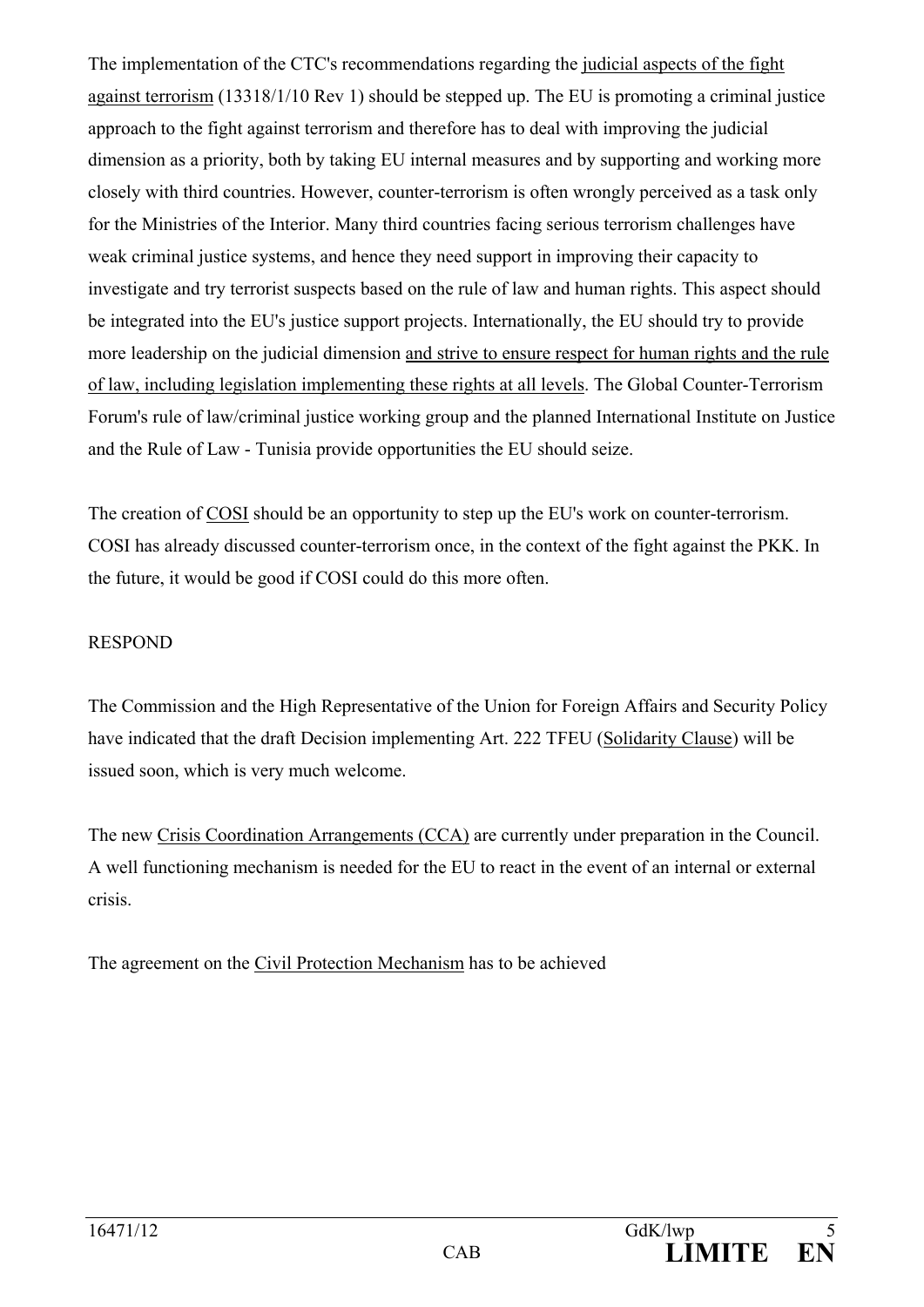#### EXTERNAL

One of the challenges the EU counter-terrorism work has faced since the entry into force of the Lisbon Treaty is to better integrate the internal and external dimension (cf report presented to the Council, 14819/1/12 REV 1). A lot of progress has been made, for example with the adoption of comprehensive strategies, such as for the Sahel. Some challenges remain: the EU still needs to find better ways to use the expertise of Member States' counter-terrorism, security, justice and police officials in EU capacity building projects, and to take political and security considerations into account when programming development assistance. Most counter-terrorism challenges are complex, hence internal and external expertise has to be brought together even more systematically. In addition, the working method for implementing the Roadmap for Strengthening Ties between CSDP and FSJ should be improved so as to yield more results in the short to mid-term.

Radicalisation and recruitment is a major problem in many countries; without addressing this, security cannot be achieved. However, we are still learning. So far, the EU does not have a vision of how best to do this, whether as to the direction of regular development assistance, or with a view to specific PREVENT projects. I welcome the effort of EEAS/DEVCO to define a vision of how to address radicalization and recruitment abroad. It would make the EU's development assistance more effective if addressing the underlying factors of radicalisation and recruitment was taken into account. The OECD-DAC best practices on the development contribution to the prevention of terrorism are of particular interest in this context.

In addition, it remains important to ensure that the programmable element of the Instrument for Stability (IfS long-term component) is kept at an adequate level. A significant decrease in funding would have direct implications for CT activities regionally in the period 2014 -2020.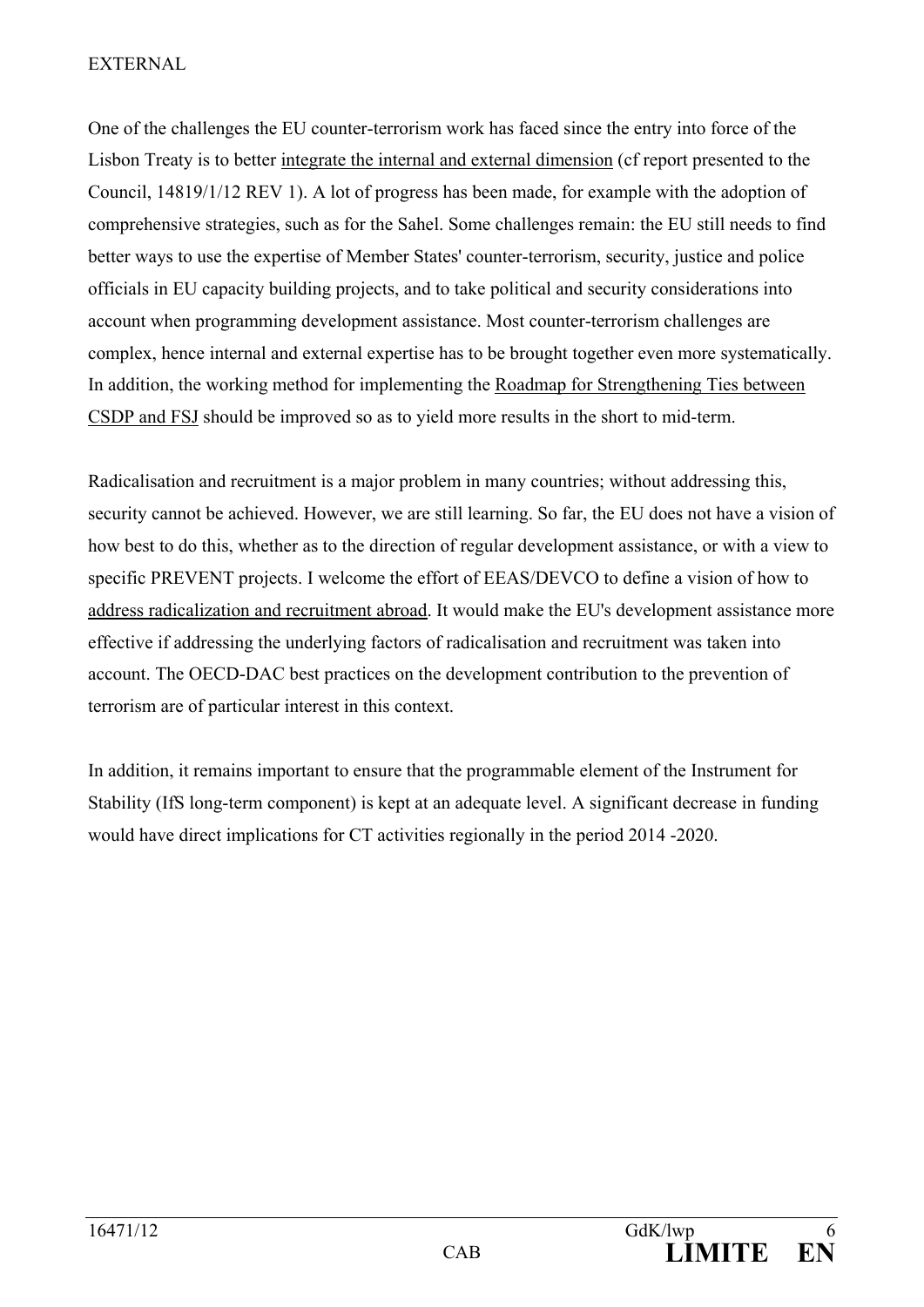The threat in the Sahel and in Nigeria is growing. In addition to supporting the Malian army and ECOWAS with a view to re-establishing government control over the North of Mali, the EU should work on counter narratives and PREVENT in all of Mali and in the camps for internally displaced persons and refugees around Mali. As in Afghanistan, a "civilian surge" needs to be prepared now to show the population immediate benefit and services after regaining territory ("clear, hold and build"). EUCAP Sahel should be extended as soon as possible to Mali and Mauretania in order to beef up the criminal justice system, so that they will be able to try the terrorist suspects who are likely to be arrested in the context of re-establishing control in the North. Given the risk of destabilisation and infiltration the EU should provide security and development support for the neighbouring countries as well (2nd circle of the European Strategy for Security and Development in the Sahel: Senegal, Burkina Faso etc.). In my next discussion paper I will present more detailed suggestions with view to discussion at the March JHA Council.

The citizens of Arab Spring countries have called for a rule of law and human rights based security sector, responsive to the needs of the people. This is a core part of a democratic, rule-of-law based state. The EU and its Member States have experience in this context, for example in the transformations which the EU assisted in after the end of the Cold War. It is crucial that the EU help the "Arab Spring" countries to reform their security sectors, taking a comprehensive approach. Security agencies have been dismantled in some countries, which provides greater operational freedom for terrorist groups. The EU, using Member States' expertise, could share know-how in building efficient and human rights compliant security services.

Parliamentary oversight mechanisms, the legal and institutional framework and the criminal justice sector are key parts of security sector reform and also have to be addressed. One challenge is for transition countries to move from a confession-based to an evidence-based system in the criminal justice chain, which requires sophisticated techniques and capabilities.